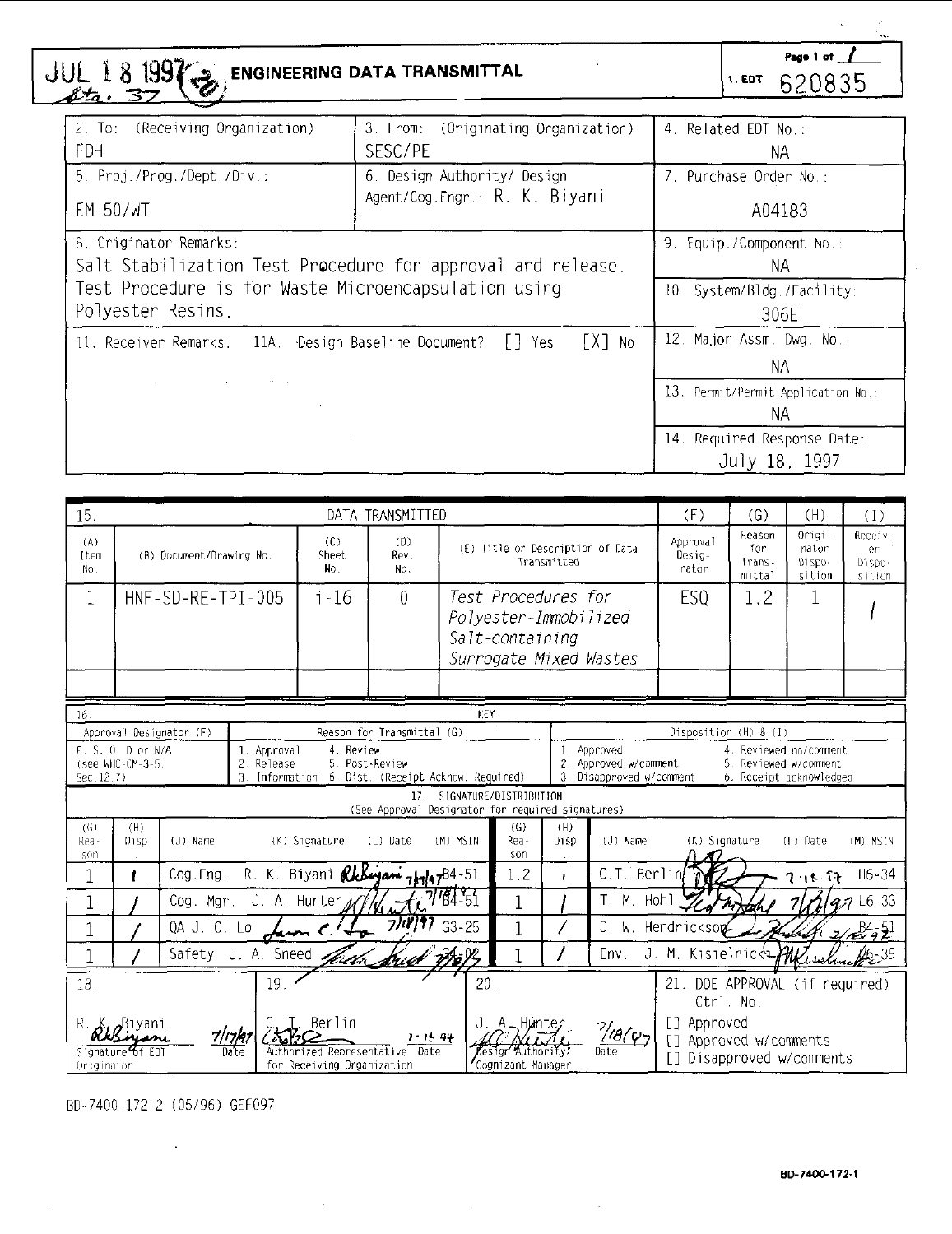# Test Procedures for Polyester-Immobilized Salt-containing Surrogate Mixed Wastes

# **R. K. Biyani D. W. Hendrickson**

SGN Eurisys Services Corporation, Richland, WA 99352 U.S. Department of Energy Contract DE-AC06-96RL13200

| EDT/ECN: 620835                | UC: 2020           |
|--------------------------------|--------------------|
| Org Code: 08E00                | Charge Code: H3AB2 |
| <b>B&amp;R Code: EW4010000</b> | Total Pages: 18    |

Key Words: Mixed Waste, Salt Waste, Simulant, Polyester, Vinyl Ester, Polymer, Encapsulation, Microencapsulation, Stabilization, Solidification, Test Procedures.

Abstract: This document provides the test procedures for the preparation, immobilization, and testing of surrogate mixed wastes. The solidified waste forms will be subjected to physical property tests, including a modified ANSI/ANS 16.1 leach test, TCLP (Toxicity Characteristic Leaching Procedure) and compressive strength. Waste loadings and waste volume increases will be documented.

*.-l^u.i. A -* Release Approval

**' - / 7- 7'** Date



Release Stamp

## **Approved for Public Release**

TRADEMARK DISCLAIMER. Reference herein to any specific commercial product, process, or service by trade name, trademark, manufacturer, or otherwise, does not necessarily constitute or imply its endorsement, recommendation, or favoring by the United States Government or any agency thereof or its contractors or subcontractors.

Printed in the United States of America. To obtain copies of this document, contact: Document Control Services. P.O. Box 950, Mailstop H6-08, Richland WA 99352, Phone (509) 372-2420; Fax (509) 376-4989.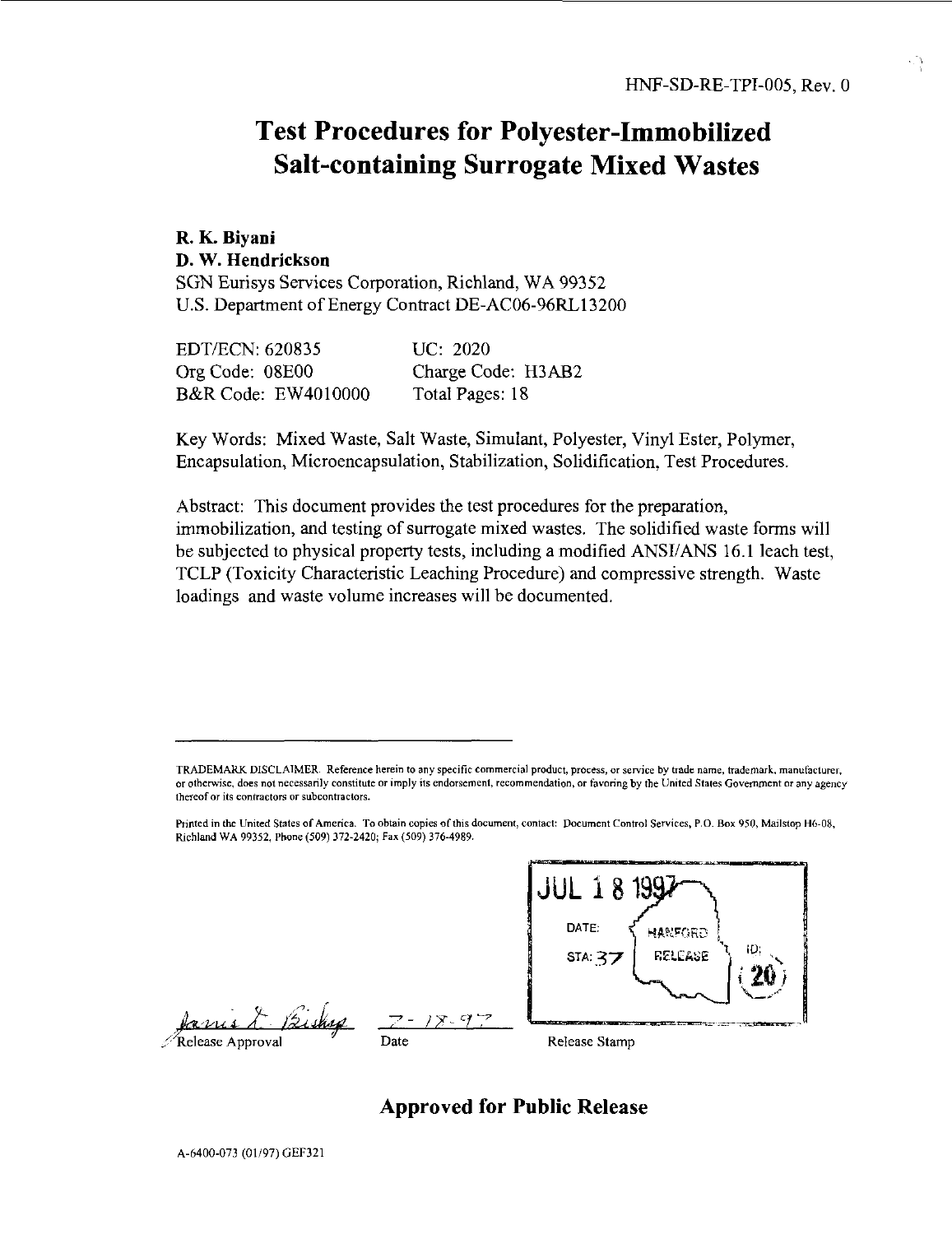## HNF-SD-RE-TPI-005, Rev. 0

## **TABLE OF CONTENTS**

## PAGE

| 20  |           |
|-----|-----------|
| 3.0 | 31<br>3.3 |
|     |           |
|     |           |
|     |           |
| 7.0 |           |

## **LIST OF TABLES**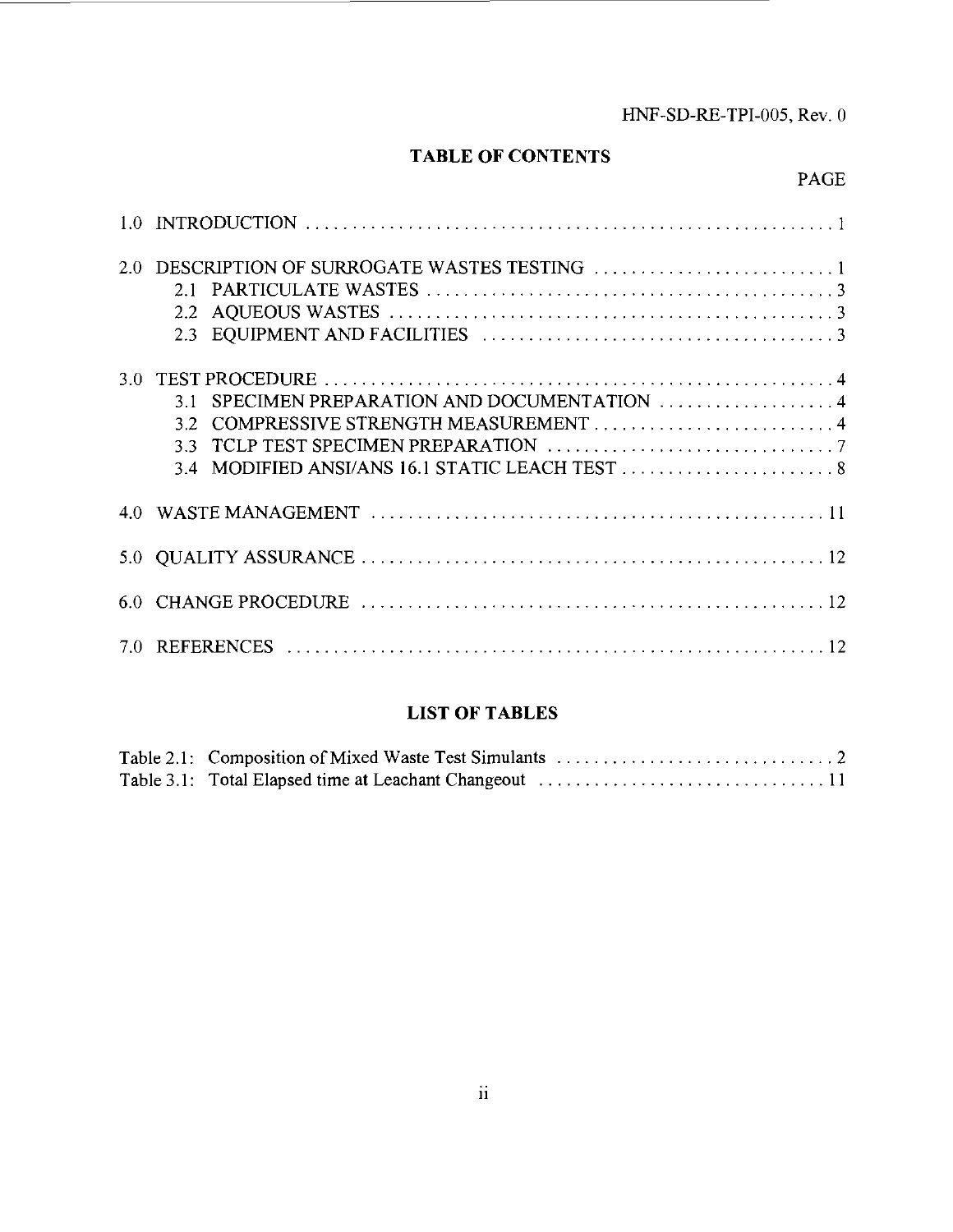# Test Procedures for Polyester-Immobilized Salt-containing Surrogate Mixed Wastes

#### **1.0 INTRODUCTION**

These test procedures are written to meet the procedural needs of the Test Plan for Immobilization of Salt-containing Surrogate Mixed Wastes Using Polyester Resins, HNF-SD-RE-TP-026 [Biyani, *et al.* 1997], and to ensure adequacy of conduct and collection of appropriate samples and data. This testing will demonstrate the use of four different polyester/vinyl ester resins in the solidification of surrogate liquid and dry wastes, similar to some mixed wastes generated by Department of Energy (DOE) operations.

The object of these procedures is to describe, stepwise, the preparation of final waste form specimens, and their subsequent physical property testing, including compressive strength and leachability tests.

This work is funded by the U.S. DOE Office of Science and Technology Mixed Waste Focus Area under Technical Task Plan (TTP) RL47MW42 *Microencapsulation of Salt Waste Using Polyester Resin* through Fluor Daniel Hanford, Inc.

## **2.0 DESCRIPTION OF SURROGATE WASTES TESTING**

Three waste simulants, listed in Table 2.1, have been selected for testing. The Effluent Treatment Facility (ETF) liquid waste simulant, an aqueous solution containing primarily sulfate salts, is based on the evaporator bottoms stream from contaminated groundwater that is being treated at ETF [Scully 1997]. The two particulate surrogate wastes to be used in these tests are based on a table obtained from the Mixed Waste Focus Area [Beitel 1997].

All three waste surrogates will be prepared at the 222-SA Standards Laboratory in Hanford's 200 West Area and transported to the 306E Lab in the 300 Area, where the final waste forms will be prepared. The procedures used to make up these wastes, as well as the forms of the chemicals actually used, will be documented in the final report giving test results.

The polyester and vinyl ester resins to be used in these tests are manufactured by Ashland Chemical Co., Columbus, Ohio. The resin chosen for the aqueous waste encapsulation is Aropol™ WEP 662P<sup>1</sup>, a water-extendible polyester resin. The solid-phase wastes will be encapsulated using the resins Aropol™ S2293, Aropol™ 7334, and Hetron® 922-L25. All resins, as obtained, will contain promoters to facilitate room-temperature curing.

<sup>&#</sup>x27;Aropol™ is a trademark and Hetron®is a registered trademark of the Ashland Chemical Co., Columbus, OH.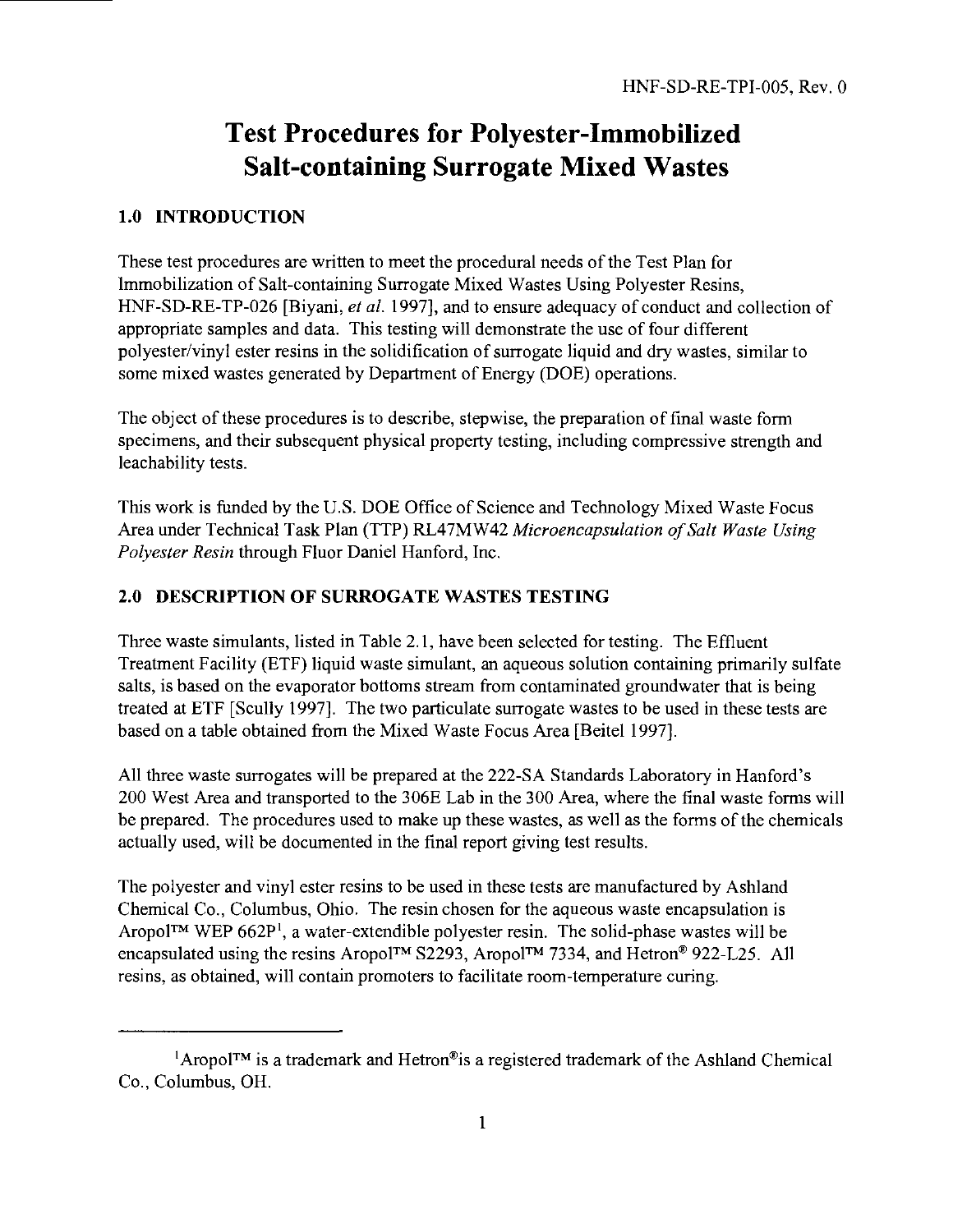| Fe <sub>2</sub> O <sub>3</sub>                                                  | 0.0   | 12.8  | 6.0   |
|---------------------------------------------------------------------------------|-------|-------|-------|
| $AI(OH)_{3}$                                                                    | 0.0   | 8.5   | 4.0   |
| $a_3PO_4$                                                                       | 0.0   | 4.3   | 2.0   |
| Ag(OH),                                                                         | 1.2   | 8.5   | 4.0   |
| AicroCel E                                                                      | 0.0   | 17.0  | 8.0   |
| Portland cement (Type I-II)                                                     | 0.0   | 4.3   | 2.0   |
| $H_2O$                                                                          | 75.0  | 28.8  | 13.0  |
| $\rm SO_{2}$                                                                    | 0.7   | 0.0   | 0.0   |
| $\mathbf{Ia_2SO_4}$                                                             | 12.7  | 0.0   | 0.0   |
| $a_{N_3}$                                                                       | 5.9   | 0.0   | 60.0  |
| $CaSO_{4}$                                                                      | 3.8   | 5.0   | 0.0   |
| $I_2Cl$                                                                         | 0.7   | 10.0  | 0.0   |
|                                                                                 |       |       |       |
| РЬО                                                                             | 0.0   | 1,000 | 1,000 |
| CrO <sub>3</sub>                                                                | 0.0   | 1,000 | 1,000 |
| HgO                                                                             | 0.0   | 1,000 | 1,000 |
| CdO                                                                             | 0.0   | 1,000 | 1,000 |
| N <sub>i</sub> O                                                                | 0.0   | 1,000 | 1,000 |
| Trichloroethylene                                                               | 0.0   | 1,000 | 1,000 |
|                                                                                 |       |       | segge |
| $\rm{Sr(NO_3)_2}$                                                               | 0.0   | 1,000 | 1,000 |
| $\text{CsNO}_3$                                                                 | 0.0   | 1,000 | 1,000 |
| Co(NO <sub>3</sub> ) <sub>2</sub>                                               | 0.0   | 1,000 | 1,000 |
|                                                                                 | 100.0 | 100.0 | 100.0 |
|                                                                                 | 1,500 | 5,000 | 5,000 |
| Notes: MicroCel E is a registered trademark of the Celite Corporation Lompoc CA |       |       |       |

Table 2.1: Composition of Mixed Waste Test Simulants

Notes: MicroCel E is a registered trademark of the Celite Corporation, Lompoc, CA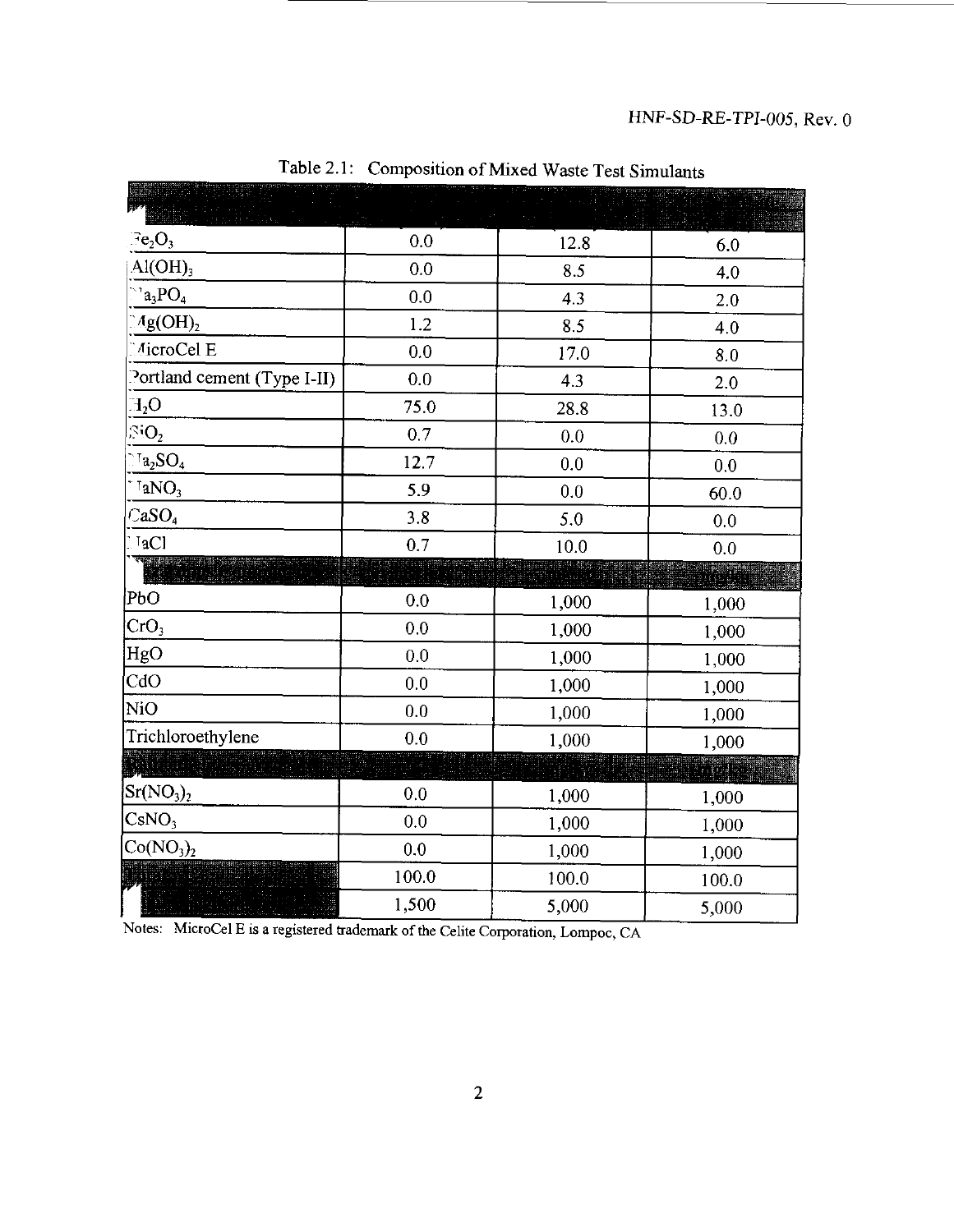#### 2.1 PARTICULATE WASTES

Polyester microencapsulation *of paniculate waste* involves a simple mixing process (see Figure 1) in which a batch of resin is first mixed with an initiator, e.g. methyl ethyl ketone peroxide (MEKP), in a mixing bowl. A predetermined amount of waste is then blended into the resin. When the resin has coated the waste particles, the contents of the bowls are transferred to sample molds and allowed to cure. The resin polymerization reaction takes several minutes to gel and harden the waste-resin mixture. The gel time can be varied by adjusting the amount of initiator added.



Figure 1: Laboratory Polyester Microencapsulation Flow Diagram

#### 2.2 AQUEOUS WASTES

For encapsulating *aqueous wastes,* a batch of the WEP 662P water-extendible resin is taken in a blender and mixing is started. The waste is added in a steady stream to the resin and a water-inpolyester emulsion is formed due to the high-shear mixing. After all the waste has been added to the resin and a stable emulsion is formed, the initiator is added and evenly dispersed. The initiated emulsion is then poured into molds and allowed to cure.

#### 2.3 EQUIPMENT AND FACILITIES

Equipment and materials needed for preparing the samples and subsequent compressive strength and leach testing is specified under the relevant sections below. The waste surrogates are being prepared in the 222-SA Standards Laboratory in Hanford's 200 West Area. The polyesterimmobilized specimens will be prepared in the 306E laboratory. Compressive strength evaluation, and modified ANSI/ANS 16.1 leach tests will also be done in 306E. The TCLP test and leachate analyses will be performed at the Special Analytical Services (SAS) Laboratory in the 600 Area.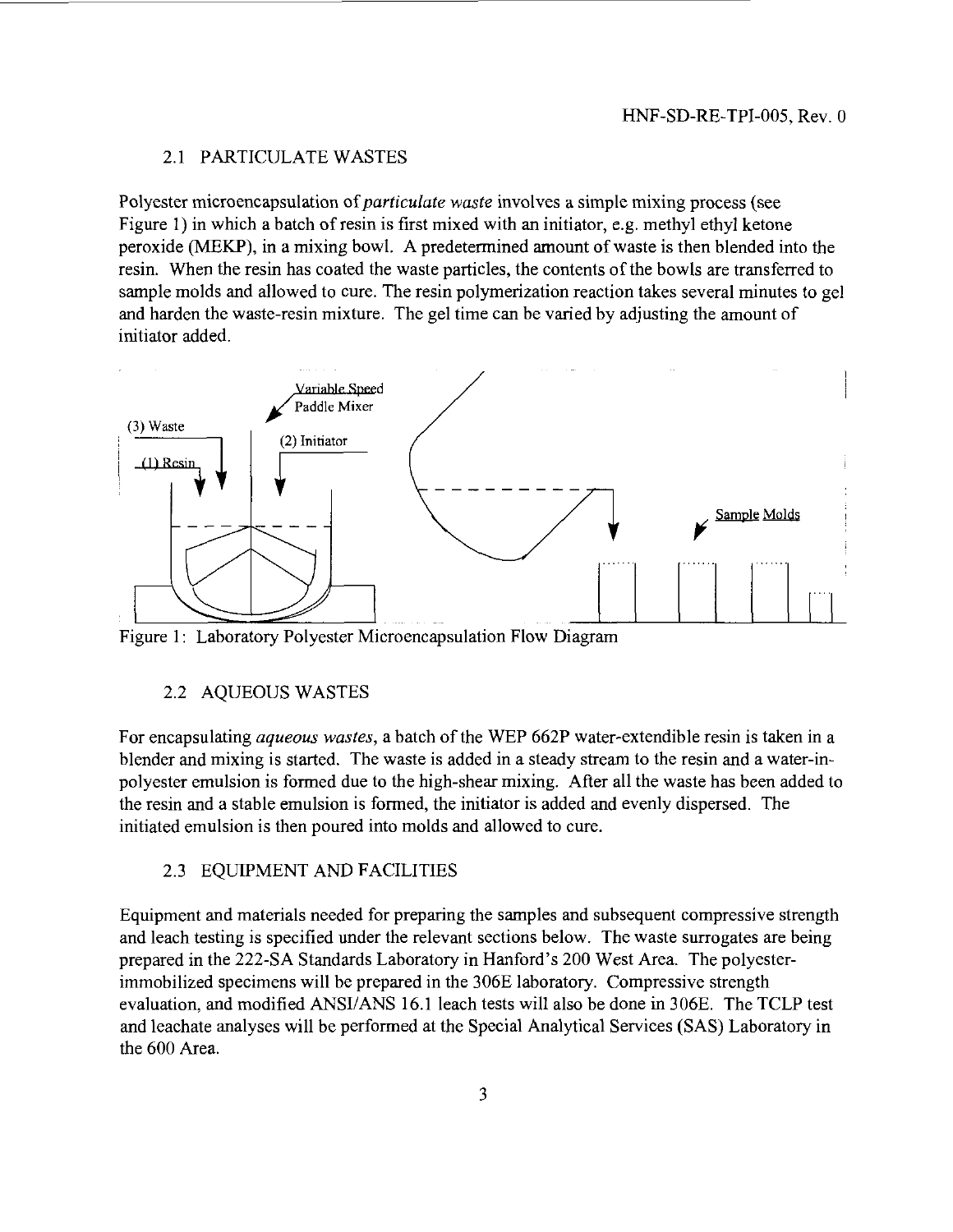#### **3.0 TEST PROCEDURE**

The test methodology will be to prepare waste form specimens in twenty separate batches as laid out in the Test Plan [Biyani *et al* 1997] and specified in the batch preparation data sheet in Appendix A. The main variables under investigation are resin type, waste to resin loading, and initiator concentration required for proper resin hardening. In addition to physical appearance evaluation, the test specimens will be subjected to compressive strength measurement [ASTM 1993], the TCLP test [EPA 1992], and a modified ANSI/ANS 16.1 static leach test [ANS 1986].

#### 3.1 SPECIMEN PREPARATION AND DOCUMENTATION

The final waste form specimens will be prepared as outlined in Sections 2.1 and 2.2. In conformance with ALARA principles, opening of resin, initiator, and surrogate waste containers, and waste specimen preparation will be performed in a laboratory hood that has been checked for adequate air flow. If deemed necessary by an industrial hygienist, personnel directly handling the resins will be monitored for exposure to styrene vapors being formed at exposed resin surfaces. A suitable device for representative air sampling and capture of styrene vapors in the vicinity of the hood will be provided and evaluated by the industrial hygienist.

The data sheet to be completed when preparing each resin-waste batch is given in Appendix A. A second data sheet, also in Appendix A, shall be used to record results from specimen evaluations and testing. As stated in Section 2.3, the TCLP test [EPA 1992] will be performed at the SAS Laboratory using their in-house procedures. The procedure to be used for the compressive strength tests and the ANSI/ANS 16.1 leach tests are detailed below.

#### 3.2 COMPRESSIVE STRENGTH MEASUREMENT

Only those waste form specimens that are properly solidified with no free liquids shall be tested for compressive strength. The method [Franz, *et al.* 1994 and ASTM 1993] used for determining the compressive strength of both the aqueous and solid phase waste form samples is outlined below:

#### 3.2.1 Apparatus and Materials

- 1. 50 mm diameter x 100 mm high right circular cylindrical test specimens, cured for a period of at least two days from the mixing date.
- 2. Model CT-40K-DLC compression testing machine manufactured by Cal-Teck Inc., Clackamas, Oregon, with capacity of 17,800 kg (40,000 lb), spacers for 50 mm x 100 mm specimens, and conforming to ASTM C39 - 93a specifications.
- 3. Plastic bags, 4-liter capacity.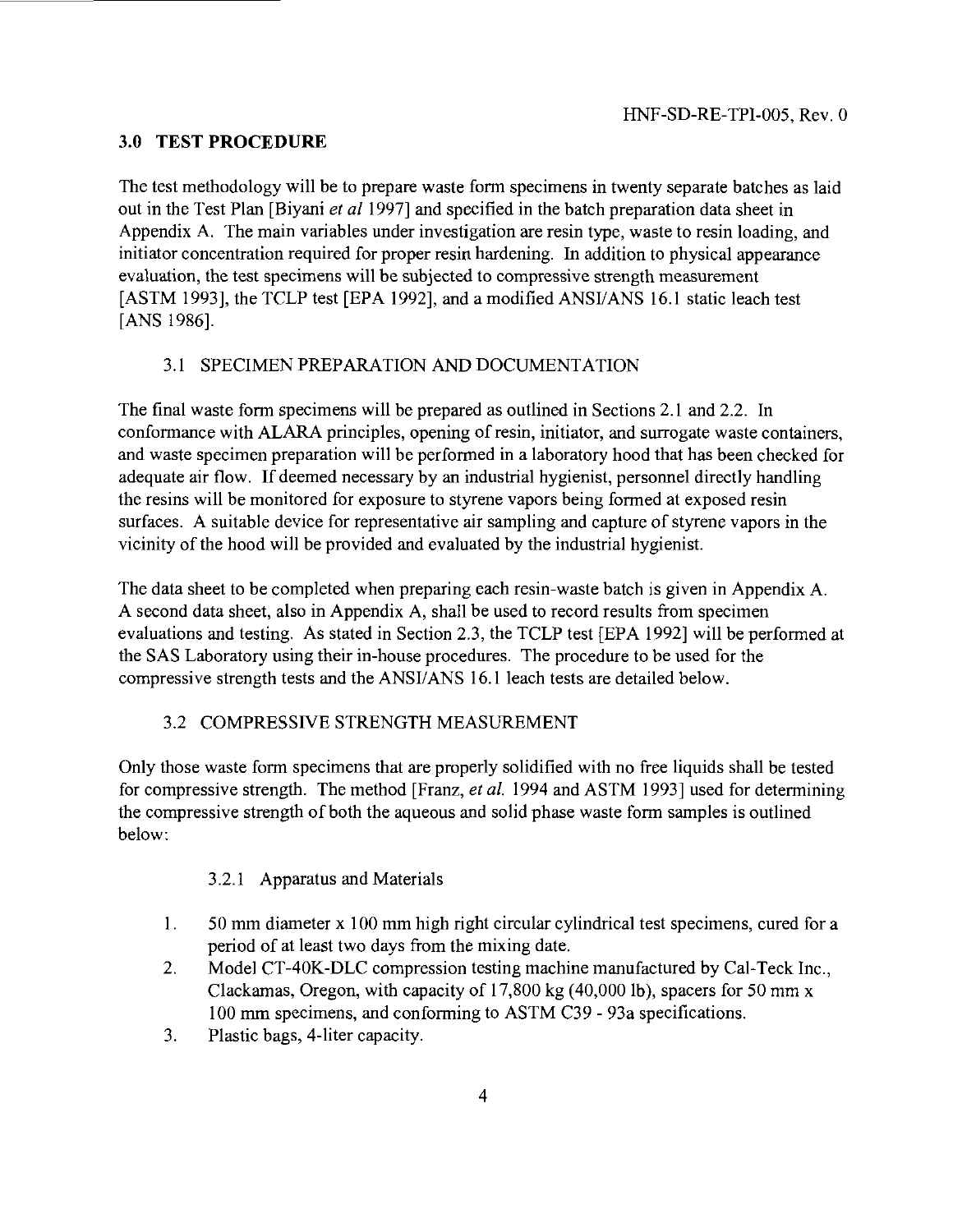- 4. Masking tape.
- 5. Humboldt®<sup>2</sup> heating pot for melting sulfur capping compound.
- 6. Cylindrical capping fixture.

#### 3.2.2 Specimens

- 1. It is expected that the test specimens will be easily removed from the plastic mold by lightly tapping on the sides of the mold. If this fails to release the specimens, wear leather gloves and use the "Thermo Schneider 20 ZTS" hot knife to score the outside of the mold vertically and the bottom to allow removal of the sample.
- 2. Weigh the specimen to the nearest 0.1 g.
- 3. Carefully inspect the specimen for irregularities (air cavities, cracks, gradation in color/texture). Record the findings for each specimen.
- 4. Plane the ends of the test specimens to  $0.050$  mm  $(0.002$  in.) by grinding, filing, or sawing. If this is not readily achievable, the specimens shall be capped as described in Step 6.
- 5. At midpoints, measure the diameter and length, two readings each, approximately 90° apart, to the nearest 0.03 mm, so that an average determination can be made. Use a caliper directly readable to 0.001 in. or 0.03 mm. Record the dimensions. These readings are also to be used for density calculations.

#### 6. Cap the specimen ends with sulfur capping compound. *Safety Note: This step requires handling a molten sulfur based compound, which may result in burns if it comes in contact with the skin. Exercise utmost care when transferring this material.*

In the laboratory hood, melt approximately 1 kg of Cylcap sulfur capping compound in the Humboldt® pot (at  $115-120^{\circ}$ C setting). Put on heat resistant gloves and, using a metal dipping ladle, carefully pour approximately 20 to 30 mL of molten sulfur into the cavity of the cylinder capper. Mount the test specimen to be capped in the vertical cylinder capper. After 10 to 15 seconds, the sulfur will solidify, and the specimen may be removed by tapping the base of the capper lightly with a hammer. Repeat capping procedure on the opposite end of this specimen as well as for the other specimens.

<sup>2</sup>Humboldt® is a registered Trademark of the Humbolt Mfg. Co., Norridge IL.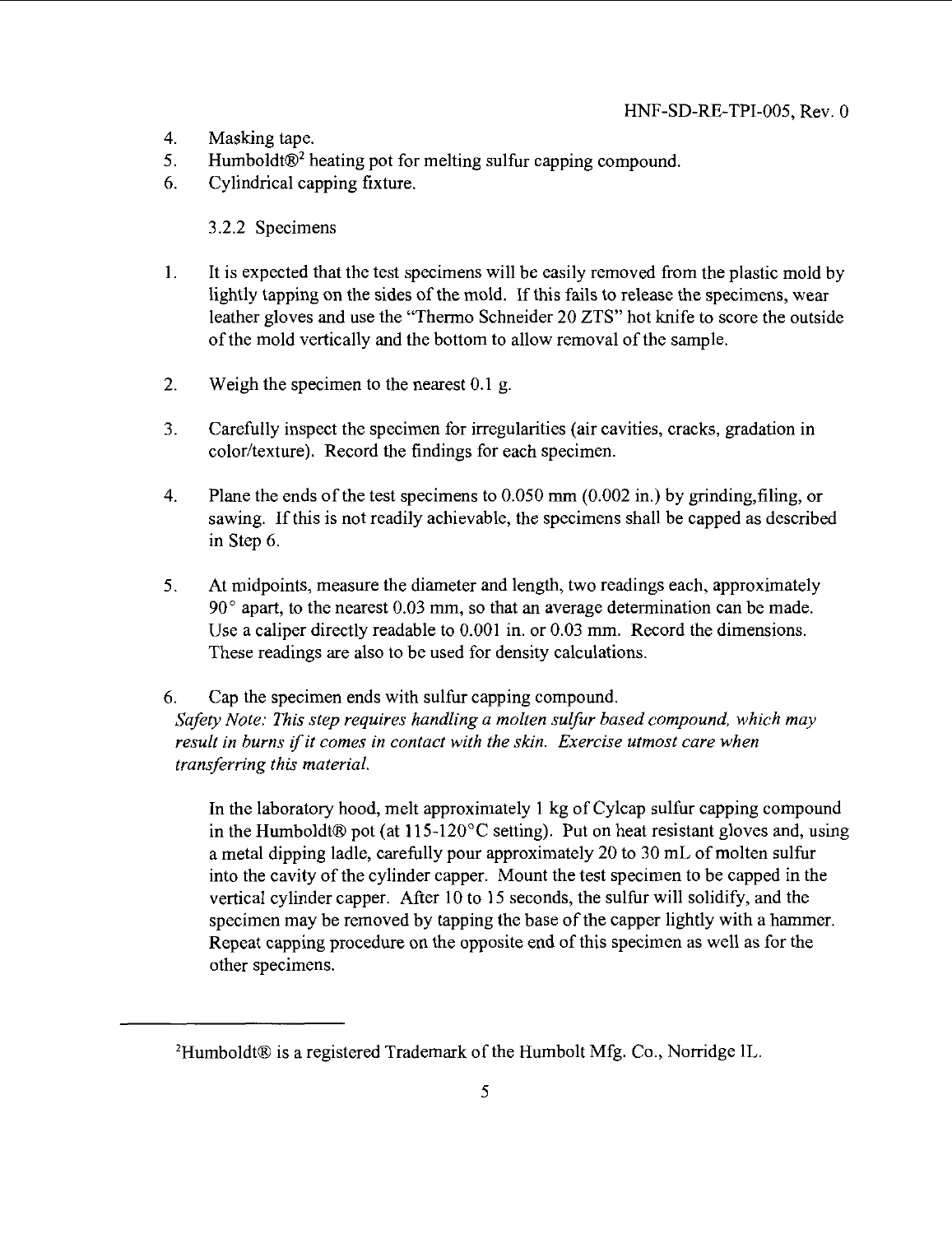- 7. Place the lower bearing block and the 50 mm x 100 mm specimen spacer directly under the upper bearing block.
- 8. Wipe the bearing block faces clean.
- 9. Place the sample inside a plastic bag and seal the bag with tape to collect fragments of specimen that fall off during compression. These fragments will be saved for the Toxicity Characteristic Leaching Procedure (TCLP) test.
- 10. Carefully place the specimen in the testing machine below the center of the upper bearing clock ensuring that the plastic bag is not folded over the upper and lower surfaces of the specimen.
- 11. Carefully align the vertical axis of the specimen with the center of the upper block. Use the concentric rings on the lower bearing block (platen) as a guide.
- 12. Secure the latch on the the wire mesh protective shield of the compression tester to protect personnel from any fragments which may eject when the speciment fails.
- 13. Turn on the compression machine power and ensure that the digital readout is set to kg.
- 14. Apply the load continuously and without shock, at a rate of 28 kg to 71 kg/sec (63-157 lb/sec) for a 50 mm diameter cylindrical sample. Do not adjust the rate of movement once loading is started.
- 15. Apply the load until the specimen fails and record the maximum load  $(L_{\text{max}})$  carried by the specimen during the test. Record the appearance of the fragments, noting how the specimen fractured, e.g., conically, or columnar [ASTM 1993].
- 16. Remove the plastic bag containing pieces of specimen and clean the work area with a brush.
- 17. Separate the Cylcap material from the sample. If required for this batch, collect 250 g of the fractured specimen and set aside for the TCLP test. Collect all test debris in a plastic bag labeled with the batch number and place in the satellite accumulation area. Such identification will facilitate waste segregation and proper characterization, resulting in waste minimization.
- 18. Repeat Steps 1-17 for each specimen.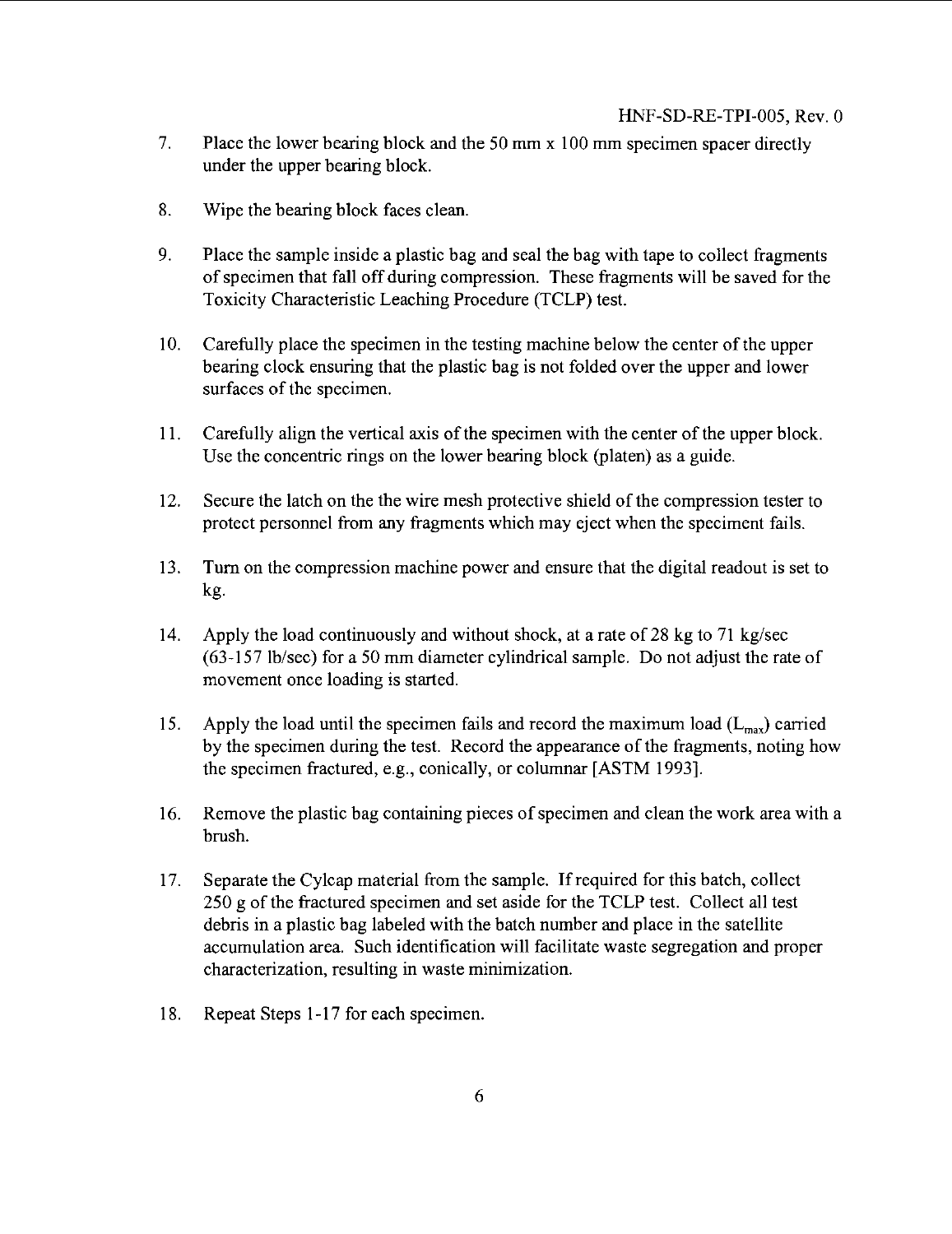#### CALCULATIONS

1. Calculate the cross-sectional area of the specimen in square meters (Eqn. 1).

$$
Area = \frac{\pi D^2}{4} \times 10^{-4}
$$
 Eqn (1)

Where:  $\pi = 3.1416$ 

 $D =$ The diameter of the specimen, in centimeters.

Area = The cross-sectional area of the sample in  $m<sup>2</sup>$ .

2. Calculate the compressive strength of the specimen by dividing the maximum load by the cross-sectional area. Express the result (Eqn. 2) in kilopascals  $(1 \text{ kPa} = \text{kN/m}^2).$ 

$$
CS = \frac{L_{\text{max}}}{Area} \times 9.81 \times 10^{-3}
$$
 Eqn.(2)

Where:

 $L_{\text{max}}$  = The maximum load applied to failure, in kg m/sec<sup>2</sup>.

Area  $=$  The cross-sectional area of the specimen, in  $m^2$ .

 $CS = Compressive strength$ , in kPa.

#### 3.3 TCLP TEST SPECIMEN PREPARATION

The TCLP, designed to determine the mobility of both organic and inorganic analytes present in solid wastes, is described in considerable detail as Method 1311, *Toxicity Characteristic Leaching Procedure* [EPA 1992]. This test will be performed by the SAS Laboratory according to their internal procedure [Smith 1995], Described below is the procedure for preparing sizereduced specimens per Method 1311 as applicable to the polyester-immobilized high-chloride and high-nitrate waste samples. Samples from Batches 1 through 6 (see Batch Preparation Data Sheet in Appendix A) will thus be prepared for TCLP testing. The ETF liquid waste simulant samples do not contain the toxicity characteristic metals and will not undergo TCLP testing.

The leachates from these tests will be analyzed for toxicity characteristic metals: lead, chromium, cadium, mercury, and trichloroethylene.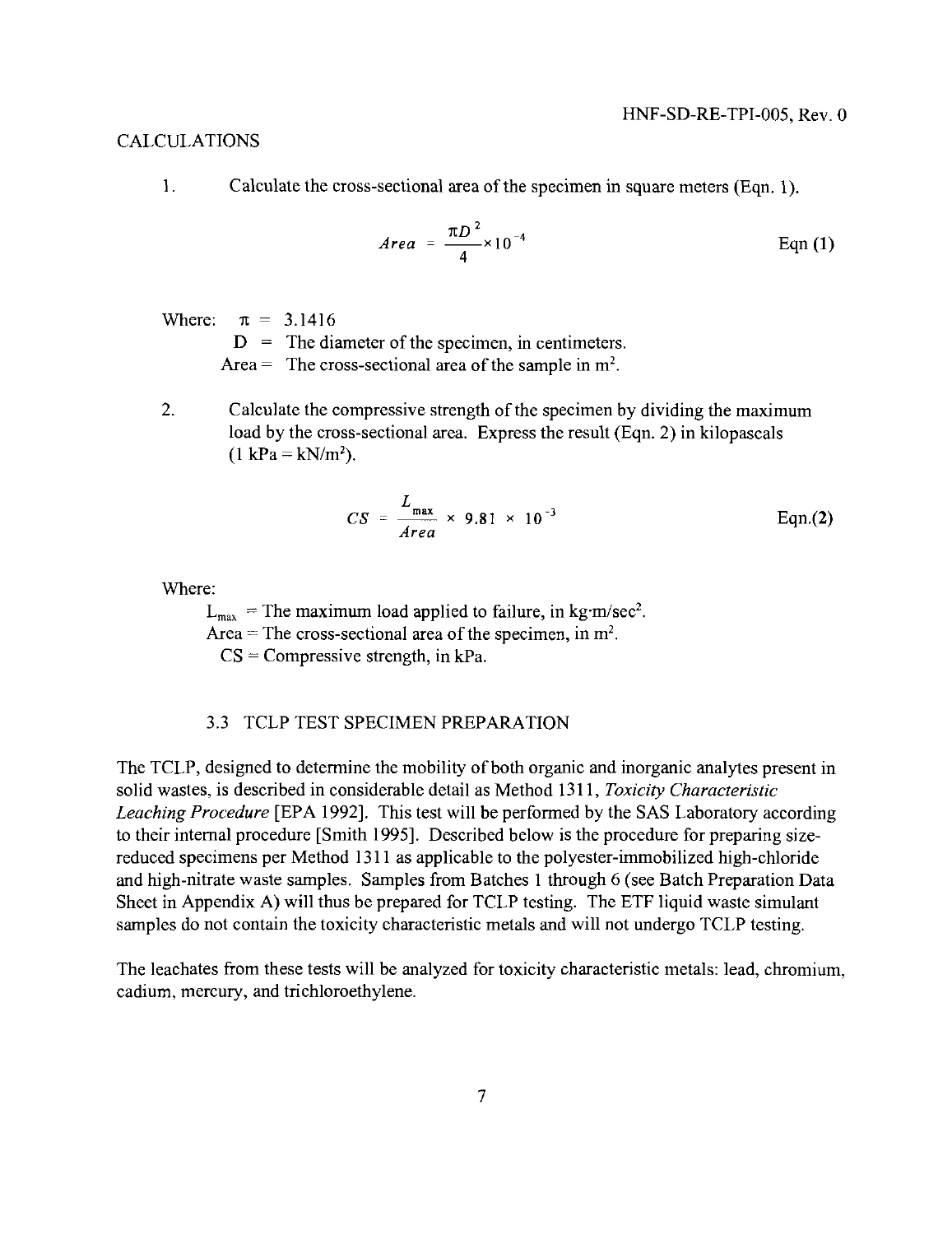#### 3.3.1 Summary of TCLP Method

The solidified test specimen is reduced in size so as to pass through a 9.5 mm standard sieve and extracted with an amount of extraction fluid equal to 20 times the weight of the solid phase. The extraction fluid used is a function of the alkalinity of the solid phase of the waste. Following extraction, the liquid extract is separated from the solid phase by filtration through a 0.6 to 0.8  $\mu$ m glass fiber filter.

#### 3.3.2 Specimen Size-Reduction

Determination of whether the solid portion of the waste requires particle size reduction (Section 7.1.3 of [EPA 1992]):

Particle size reduction is required if the sample is greater than 1 cm in its narrowest dimension (i.e., is not capable of passing through a 9.5 mm [0.375 in.] standard sieve). If the particle size is larger than described above, prepare the solid portion of the waste for extraction by crushing or cutting the waste to a surface area, or particle size, as described above. Sieving of the waste is not recommended due to the possibility that the volatile trichloroethylene may be lost. The use of an appropriately graduated ruler is recommended. It is expected that sample fragments from the compressive strength test will be usable for the TCLP test with little further size-reduction required.

#### 3.4 MODIFIED ANSI/ANS 16.1 STATIC LEACH TEST

The procedure given below, which serves as a basis for indexing radionuclide release from waste forms, is derived from the *American National Standard Measurement of the Leachability of Solidified Low-Level Radioactive Wastes by a Short-Term Test Procedure* [ANS 1986].

This procedure describes how to conduct a modified ANSI/ANS-16.1 short-term leach testing procedure. This procedure is intended to provide controlled and easily attainable conditions for the comparative evaluation of waste retention in waste forms. Subjects covered by this procedure include sample preparation, calculation of leachate volume, preparation of leach vessels, sampling procedure, and description of related calculations.

This procedure does not deal with the reduction of data from the chemical analysis of leachates because this is covered in the source ANSI/ANS 16.1 procedure. This procedure describes only the specific practices used for those tests to accomplish the physical test requirements of ANSI/ANS 16.1. Minor schedule changes have been incorporated into this procedure to accommodate the work week and reduce analytical costs. This includes the requirement to start the initial leach on a Monday morning. The total duration of the test remains three months.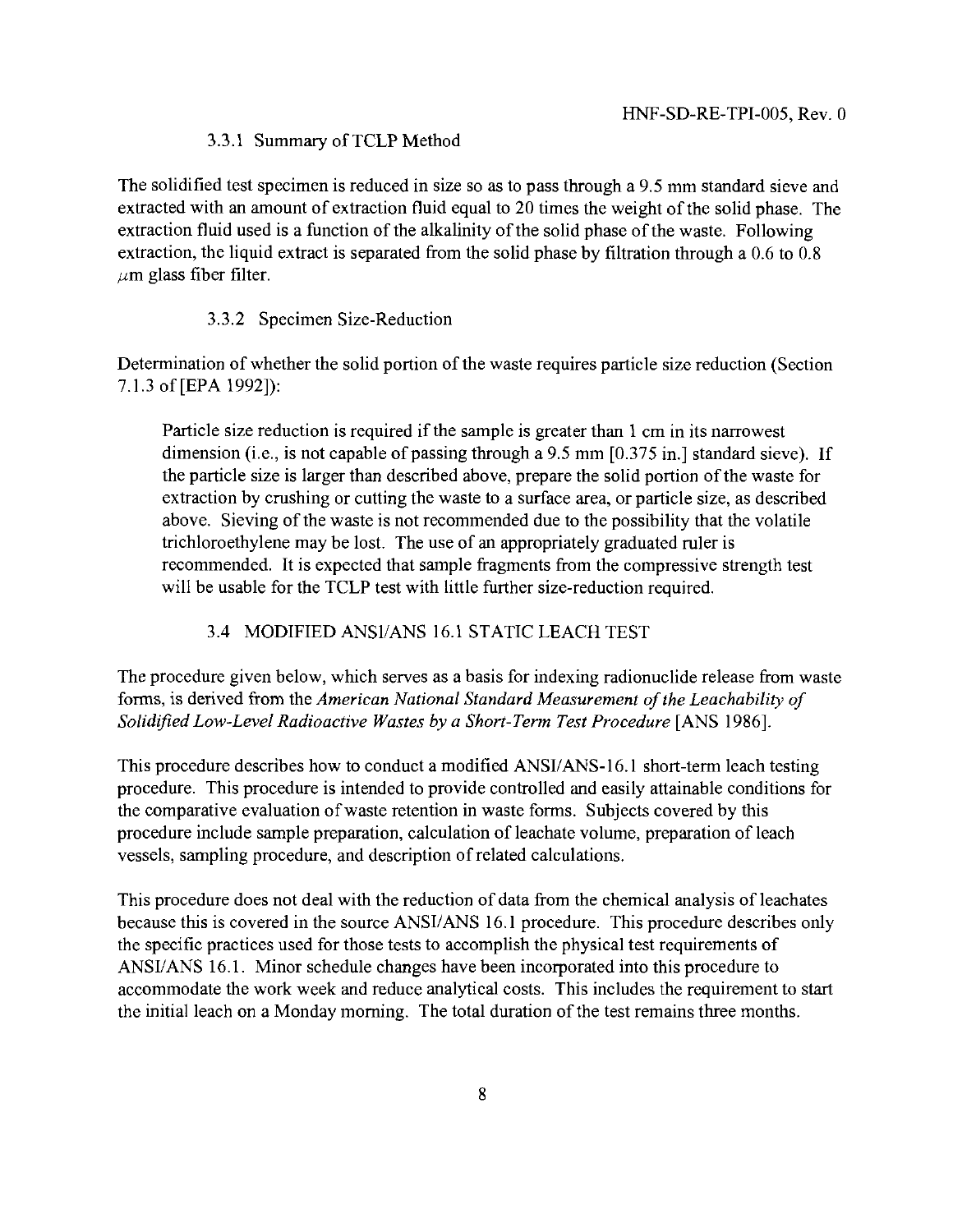Modifications to the procedure include:

- A modified schedule of leachate changeout (see Table 3.3).
- Analysis of bottle rinses are not conducted.
- Filter media are discarded without being analyzed.

3.4.1 Equipment

- Calipers: (Accuracy:  $\pm 0.03$  mm)
- Laboratory Balance: (Accuracy:  $\pm 0.1$  g); ensure calibration is current.
- 1-liter wide-mouthed high-density polyethylene bottles : Two bottles are required for each sample to allow the sample to be placed in a clean bottle with fresh leachant, while leachate from the other beaker is being sampled. Rinse the bottles three times with deionized water (DW) before use.
- Leachate sample vials: High-density polyethylene 125-mL vials will be used. Rinse each vial, at least once, with a small amount of filtered leachate before filling it with an aliquot of the filtered leachate for analysis.
- Syringe and  $0.45 \mu m$  syringe filters: Label one syringe for each sample leached. This syringe will be rinsed and reused throughout the test for filtering leachates from this sample only. In preparation for sampling, each syringe should be rinsed well with the leachate to be filtered as follows:
	- (1) Pour leachate into the syringe and replace the plunger.
	- (2) Shake the syringe to make sure that the plunger tip is rinsed.
	- (3) Squeeze out the remaining rinse leachate.
	- (4) Remove the plunger and place a filter on the end of the syringe.
	- (5) Pour leachate into the syringe, replace the plunger and rinse the filter and sample vials by filtering a minimum of 5 mL of leachate into each of the sample vials. Syringes should be rinsed with DW and allowed to dry between intervals.
- pH meter calibrated using pH 4 and 7 buffered standards. Record calibration slope and temperature (follow instruction manual) in logbook.

#### 3.4.2 Procedure

Note the following **safety precautions:**

1. Leachate solution can be corrosive. Safety glasses with side shields must be worn when processing samples.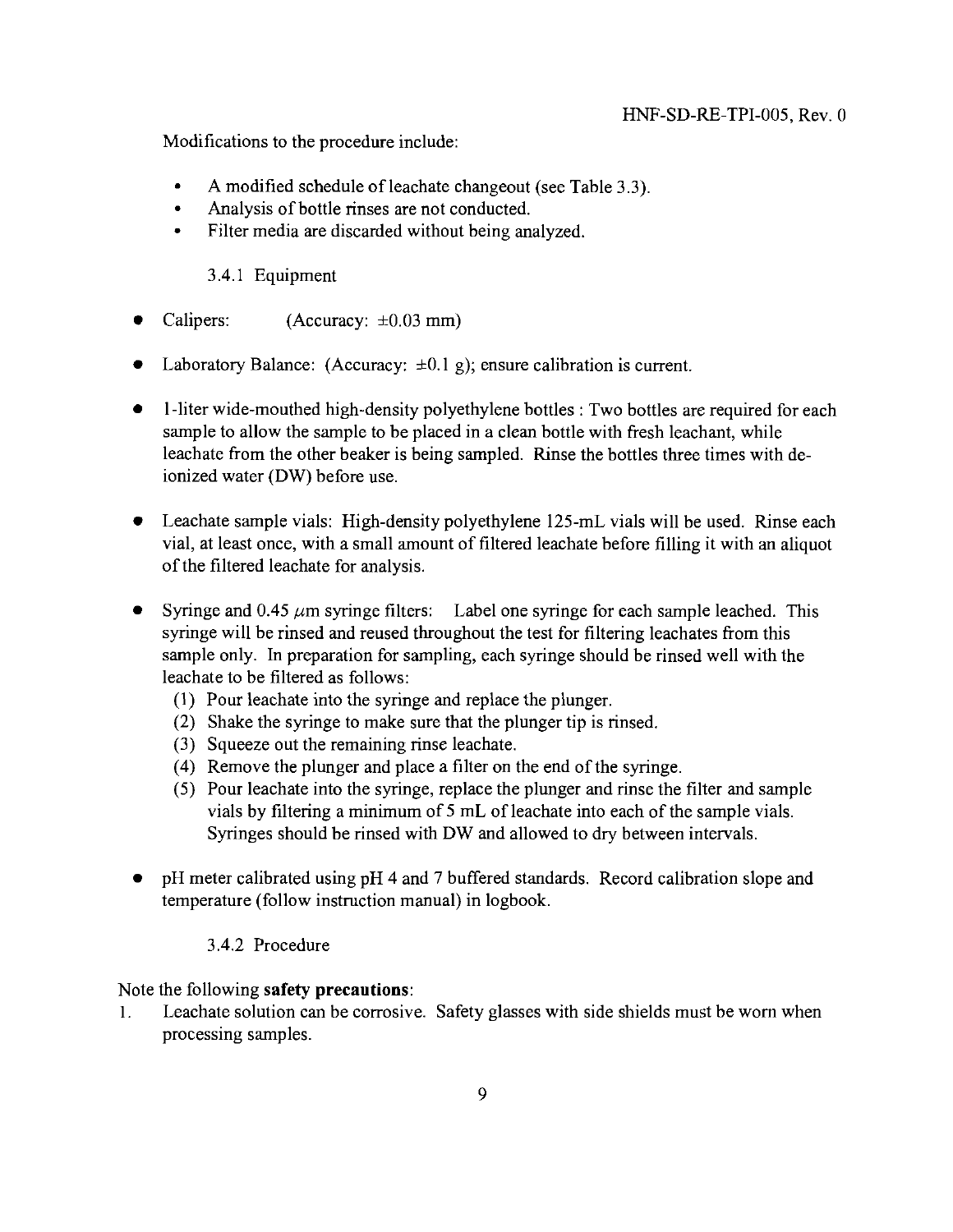- 2. Nitrile gloves must be worn to prevent skin contamination by exposure to samples.
- 3. After sampling, collect all excess leachate in a labeled polyethylene carboy. *Do not dispose ofleachate down the drain.*

The instructions below are to be followed for the test procedure:

- 1. Record all data in the Sample Evaluation Datasheet and laboratory notebook. Record measurements and the results of calculations as they are called out in the procedure below.
- 2. Lightly wipe the samples with a soft-bristled brush to remove any loose material that may be left on the samples while removing the samples from the molds.
- 3. Weigh the sample and record the weight to nearest 0.1 g.
- 4. Measure diameters and lengths, two readings each, approximately 90° apart, so that average determinations can be made.
- 5. Calculate the amount of leachant by determining the surface area of the sample and multiplying by 10. Calculation of surface area is found in Section 3.4.3.
- 6. Fill a leach bottle with the calculated volume of DW.
- 7. Position the sample near the center of the DW-filled leaching bottle, supported by a wire mesh screen stand placed at the bottom of the beaker. Record the test start time.
- 8. The leachant will be changed out as described in Table 3.1. When a changeout period is near, the replacement bottle should be rinsed and filled with fresh DW leachant. Changeout is accomplished simply be removing the sample, from the first bottle and transferring it to the bottle containing the fresh leachant.
- 9. Measure pH of the leachate by pouring it directly into a pH measuring cup. Rinse the electrode with the sample in the cup and then replace it. Repeat this rinse two more times. Refill the cup and place a small stirring bar in the cup and record the pH (to the nearest 0.1 unit) when it has reached its stable reading.
- 10. Rinse the syringe, syringe filter, and sample vials as described in Section 3.6. Fill the vials with filtered leachate and labeled by sample number. Sample numbers will be [Batch] -[Sample] - A - [interval from Table 3.1] e.g., 3-4-A-6 indicates the seventh day modified ANS 16.1 leach sample from the fourth sample of Batch 3.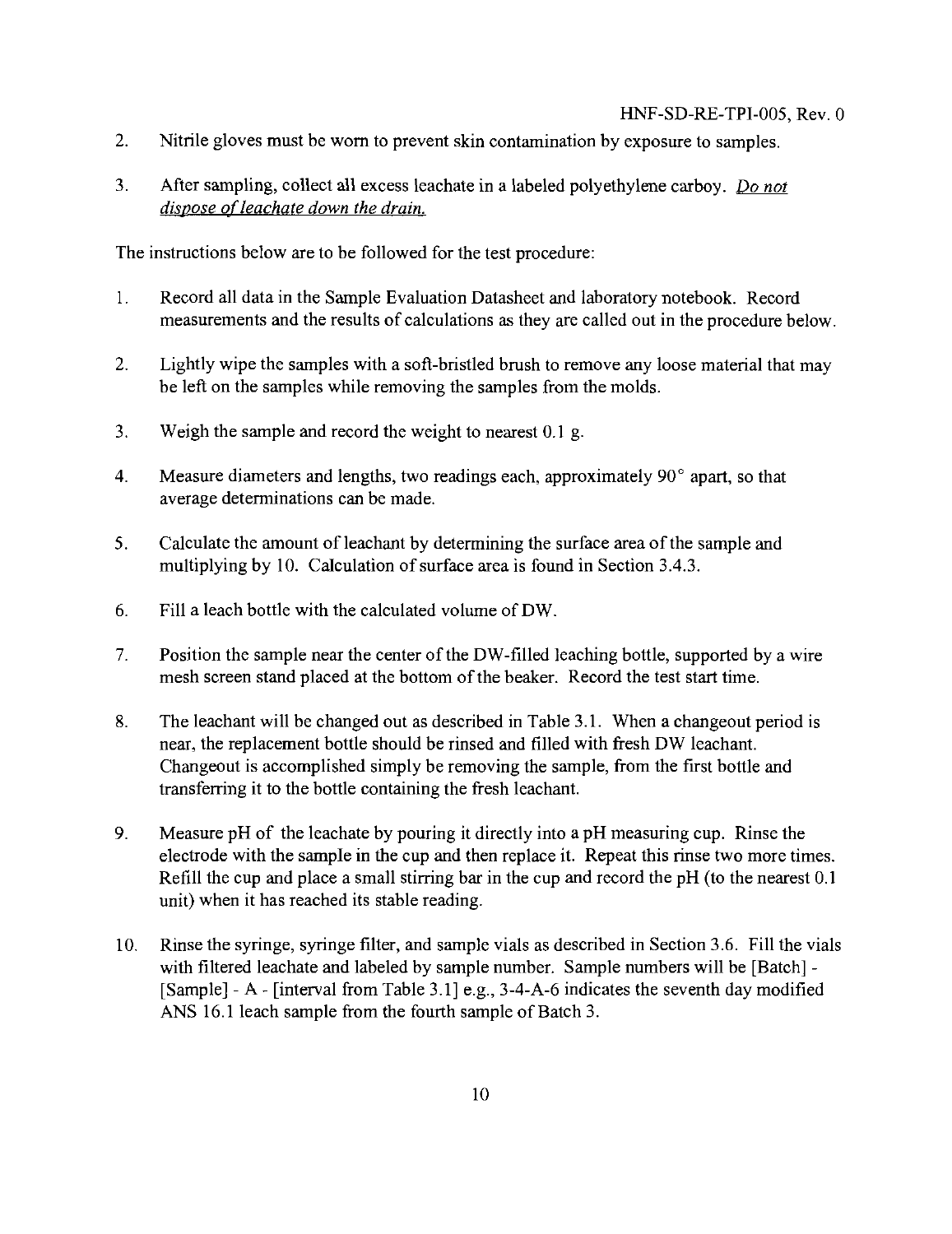#### HNF-SD-RE-TPI-005, Rev. 0

|                | $-0.002$ $-0.000$ | -------- ------ <u>-</u> ---- |
|----------------|-------------------|-------------------------------|
| 0              | 30 sec            | 30 sec                        |
| 1              | 2 <sub>hr</sub>   | 7 <sub>hr</sub>               |
| $\overline{2}$ | 7 <sub>hr</sub>   | 1 day                         |
| 3              | 1 day             | 2 day                         |
| 4              | 2 day             | 3 day                         |
| 5              | 3 day             | 4 day                         |
| 6              | 4 day             | 7 day                         |
| 7              | 5 day             | 14 day                        |
| 8              | 19 day            | 28 day                        |
| 9              | 47 day            | 56 day                        |
| 10             | 90 day            | 91 day                        |

Table 3.1: Total Elapsed time at Leachant Changeout

3.4.3 Calculations

(A) Surface Area = 
$$
2\pi r(r+h)
$$
 [= $cm^2$ 

- (B) Volume =  $\pi r^2 h$  [=] cm<sup>3</sup>
- Where:  $r =$  radius of sample, cm h = height of sample, cm

3.4.4 Recording of Data and Results

Record all data in a controlled laboratory notebook. Make entries so that analytical records for leachate analyses are traceable.

#### 4.0 WASTE MANAGEMENT

An important parameter of efficient waste management in this project is *proper segregation* of the various types of wastes expected to be generated.

Wastes, including used paper towels and gloves, and spent samples generated during the highchloride and high-nitrate wastes testing may be characteristic wastes [WDOE 1994] because they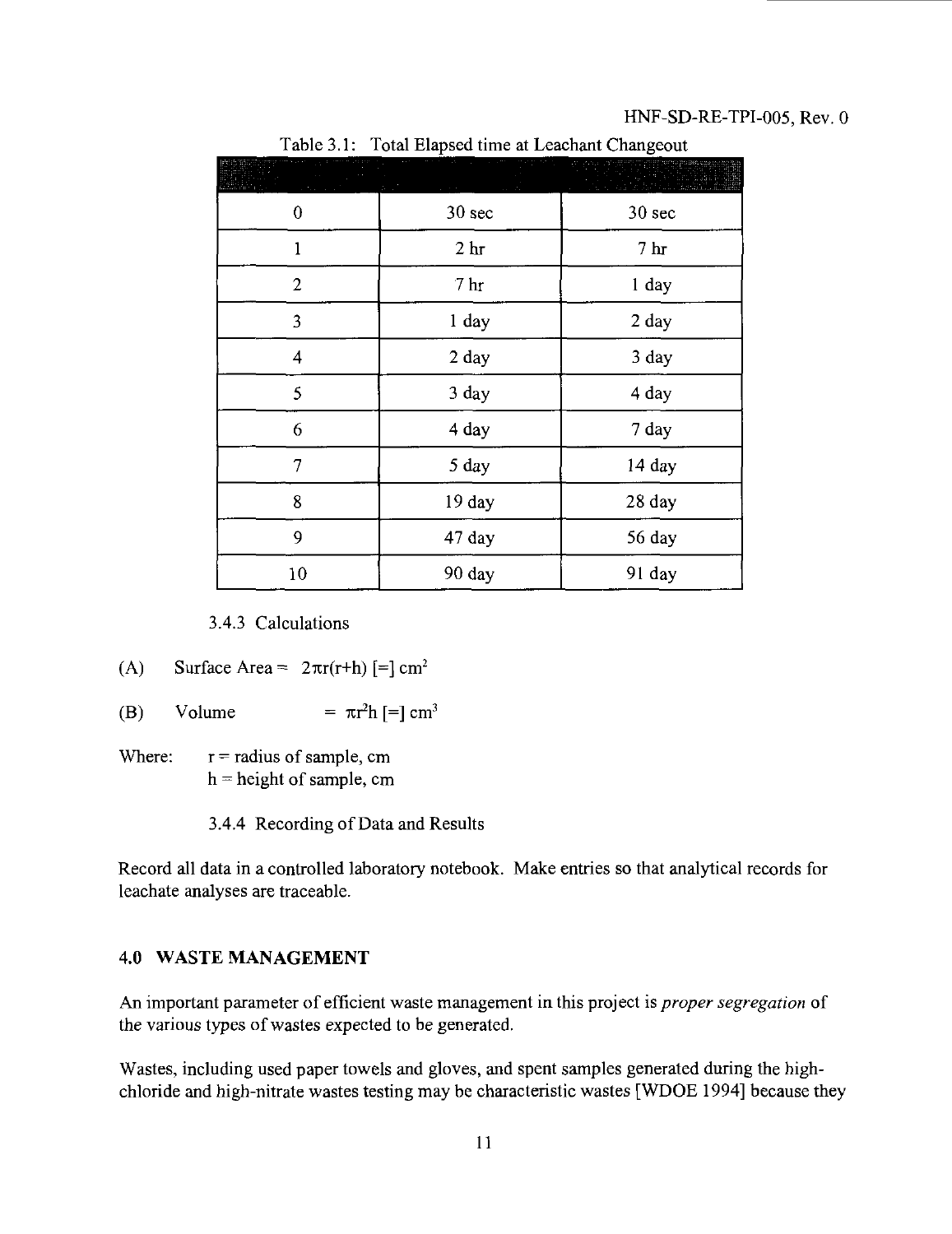contain hazardous metals and organics. These wastes shall be segregated from the wastes generated during testing of the ETF surrogate waste that do not contain characteristic contaminants. Characterization of the wastes accumulated will be easily performed with laboratory leach test results and package/container inventory sheets.

Leachates will be collected in a separate container, characterized, and disposed of appropriately [WDOE 1994]. All potentially hazardous wastes will be segregated and accumulated in Satellite Accumulation Areas until they are determined to be non-hazardous. Lab personnel will be instructed in the proper use of the satellite accumulation containers. Hazardous wastes will be disposed of in accordance with WAC-173-303 [WDOE 1994],

## **5.0 QUALITY ASSURANCE**

The Hanford Site *Quality Assurance Manual* (WHC-CM-4-2 *Quality Assurance Manual)* will govern performance of the work described in this test plan. The quality assurance (QA) manual provides the Hanford Site implementation of 10 CFR 830.120 and DOE order 5700.6C.

The quality assurance plan for the chemical analysis of sample leachates is the *Special Analytical Support Quality Assurance Plan* [NHC 1997]. This plan implements the *Hanford Analytical Services Quality Assurance Requirements Document* (DOE 1996), which in turn is the implementation of DOE order 5700.6C [DOE 1991] for laboratory analytical work.

The batch preparation and sample evaluation data sheets in Appendix A contain additional implementation of the *Quality Assurance Manual.* A QA representative will occasionally observe batch preparation and document any oversight observations on the data sheets. This will provide independent verification that test procedures are being executed as stated herein.

## **6.0 CHANGE PROCEDURE**

As in any experimental test conduct, the possibility of procedural change exists. Should such a change be mandated to ensure adequate performance of the work and safe conduct of operations, the operating personnel may institute the required change with approval of the lead engineer or scientist. The latter shall notify the appropriate safety and health support personnel.

Such a change will be documented via an engineering change notice at test completion for configuration control when necessary; all such changes will be entered into appropriate logbooks and reported at test completion.

## 7.0 **REFERENCES**

ANS, 1986, *Measurement of the Leachability of Solidified Low-Level Radioactive Wastes by a Short-Term Test Procedure,* ANSI/ANS - 16.1- 1986, American Nuclear Society, La Grange Park, IL.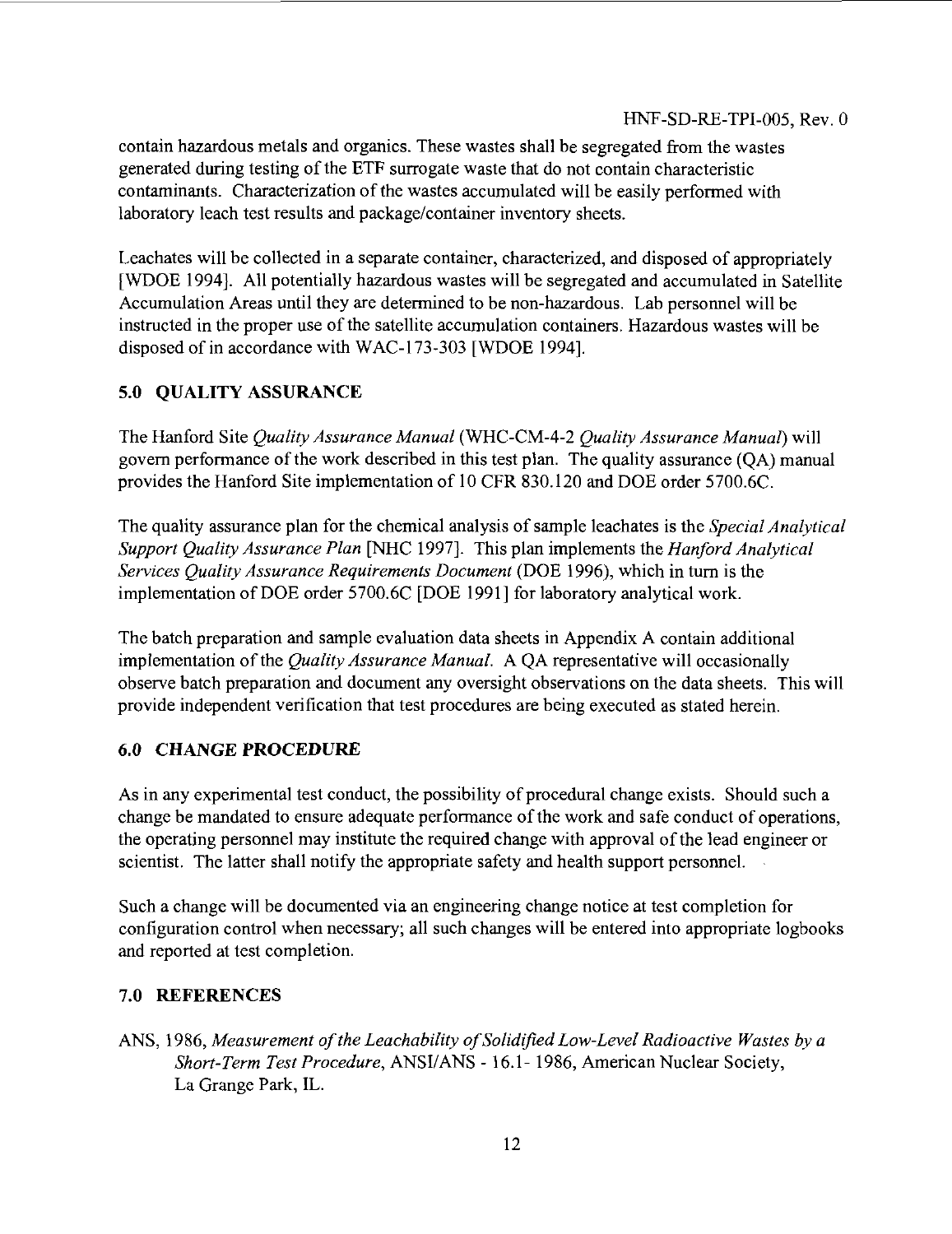- ASTM 1993, *Standard Test Method for Compressive Strength of Cylindrical Concrete Specimens,* ASTM C 39 - 93a, American Society for Testing and Materials, West Conshohocken, PA.
- Beitel, G. A., 1997, "Salt Stabilization Surrogates", electronic mail message to R. K. Biyani, June 18, Lockheed Martin Idaho Technologies Co., Idaho Falls, ID.
- Biyani, R. K., J. G. Douglas and D. W. Hendrickson, 1997, *Test Plan for Immobilization of Saltcontaining Surrogate Mixed Wastes Using Polyester Resins,* HNF-SD-RE-TP-026, Rev. 0, SGN Eurisys Corporation, Richland, WA, July 7, 1997.
- DOE, 1991, *Quality Assurance,* DOE Order 5700.6C, US Department Of Energy, Washington D.C.
- DOE, 1996, *Hanford Analytical Services Quality Assurance Requirements Documents,* DOE/RL-96-68, Rev. 1, U.S. Department of Energy Richland Field Office, Richland, WA.
- EPA, 1992, *Test Methods for Evaluating Solid Waste, Physical/Chemical Methods,* SW-846, Method 1311, Rev. 0, July 1992.
- Franz, E. M., M. Fuhrmann, B. Bowerman and S. Bates, *Proposed Waste Form Performance Criteria,* DOE/MWIP-30, Office of Technology Development, USDOE, August 1994.
- NHC, 1997, *Special Analytical Support Quality Assurance Plan,* HNF-SD-WM-QAPP-034, Rev. 1, Numatec Hanford Corporation, Richland, WA.
- NRC, 1991, Technical Branch, Division of Low-level Waste Management and Decommissioning, *Technical Position on Waste Form,* US Nuclear Regulatory Commission, Washington, D.C. (1991)
- Scully, D. E., 1997, *"STTEXCEL model"* electronic mail message to R. K. Biyani, June 18, Rust Federal Services Hanford, Richland, WA.
- Smith, D. J., 1995, *Toxicity Characteristic Leach Procedure,* WHC-IP-1128 # 3.48, Westinghouse Hanford Company, Richland, WA, September 18, 1995.
- WHC-CM-4-2, *Quality Assurance Manual,* Westinghouse Hanford Company, Richland, WA.
- WDOE, 1994, Washington Administrative Code, Chapter 173-303, *Dangerous Waste Regulations,* (WAC 173-303), Washington Department of Ecology, Olympia, WA, January 8, 1994.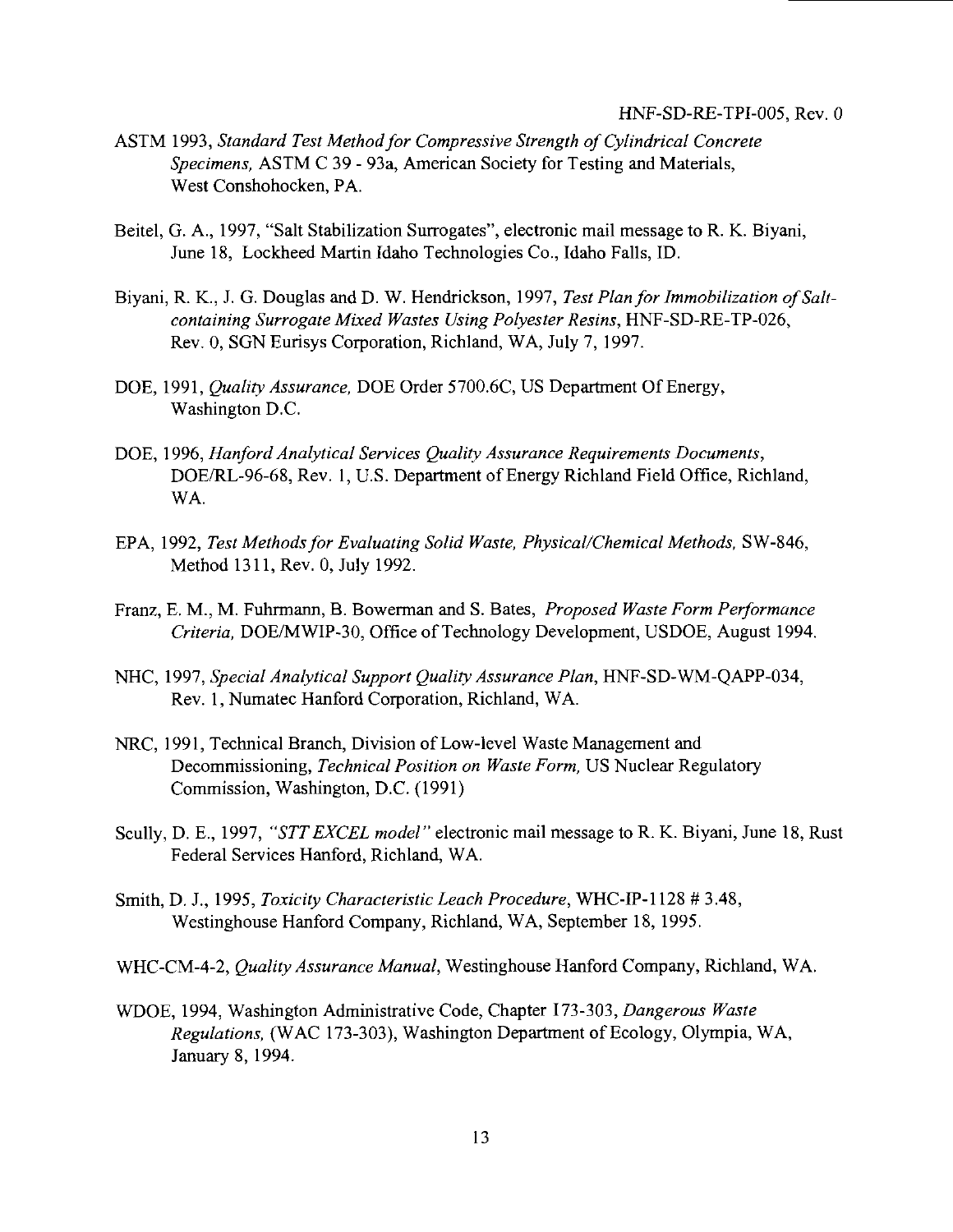HNF-SD-RE-TPI-005. Rev. 0

APPENDIX A: Data Sheets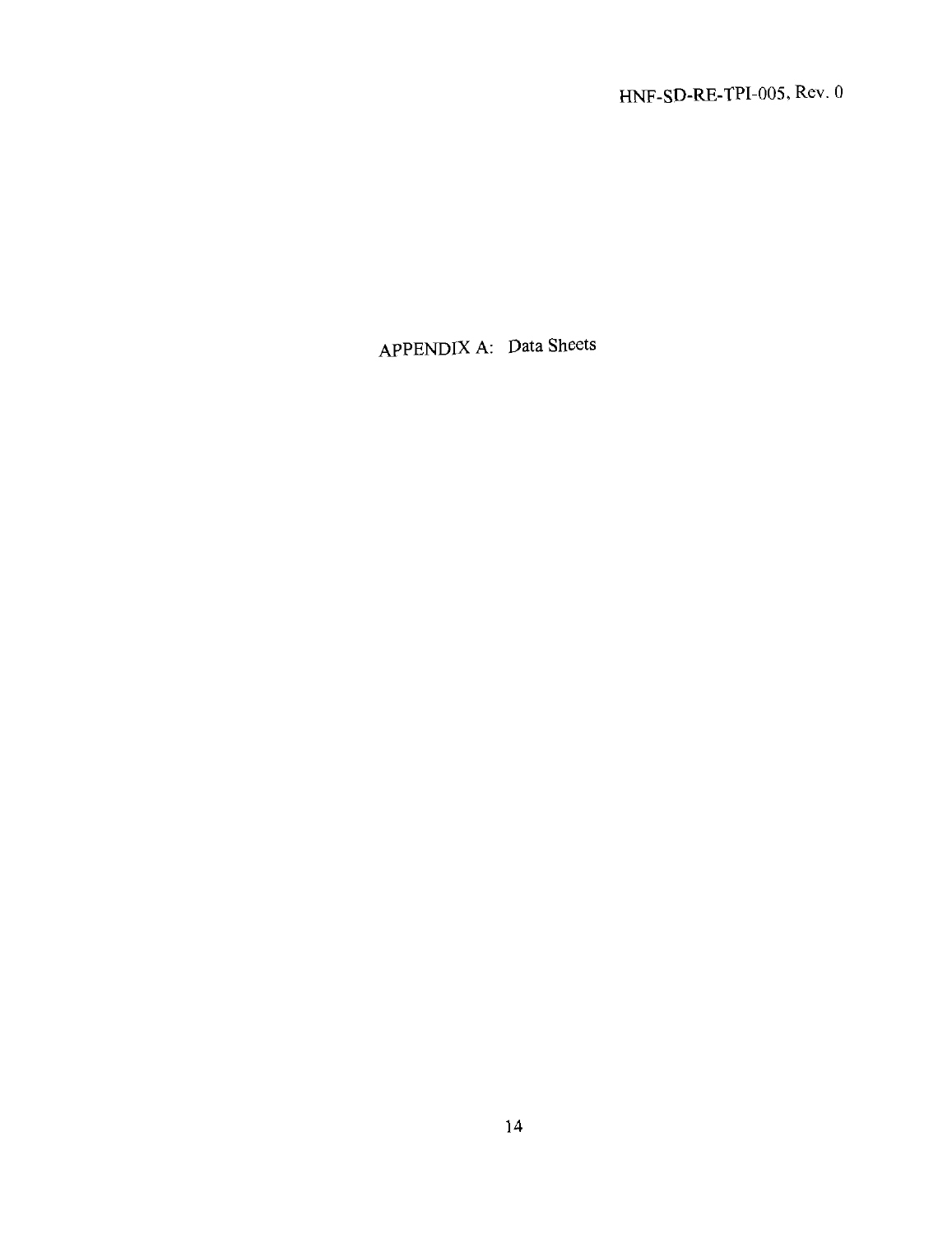#### HNF-SD-RE-TPI-005, Rev. 0 Date

#### Batch Preparation Data Sheet

#### Initials

Preparation for Run

1. Equipment Setup

la. Set Mixer Speed (Target 30 rpm, ± 5rpm):

$$
\overrightarrow{rpm} = \overrightarrow{avg(2 \text{ Last})} = \overrightarrow{rpm}
$$

- lb. Thread thermocouple through cap of first mold, sheath with Al foil, with stop 5 cm from mold bottom. T/C placed = data channel.
- lc. Don PPE: vinyl gloves, labcoat, safety glasses with sideshields.
- 1d. Prepare 4 molds (3x 200mL, 1 x 50mL) by marking as [run number]-[mold number] e.g. (1-1, 1-2, 1-3, 1-4 [50mL mold]), and set aside.
- $2.$ Resin: Place mixer bowl on scale, tare, add appropriate resin at mass on table. Record actual mass as:  $R =$  g resin (±0.1).
- 3. Initiator: Calculate required initiator (I) as:

$$
I = \frac{wt\%}{100} \times \frac{[R,g]}{1.1 \text{ g/mL}} = \frac{mL (±0.1)}{1.1 \text{ g/mL}}
$$

Load pipette and prepare for addition. Set aside.

4. Waste: Tare 1L beaker. Calculate and add to beaker Waste (W) as:

$$
W = \frac{Load \times (R + I * 1.1)}{100 - Load} = \underline{\hspace{1cm}} g \ (\pm 0.1)
$$

| muais                   |                                                                                              |                                                            |                 |            |           |  |  |  |
|-------------------------|----------------------------------------------------------------------------------------------|------------------------------------------------------------|-----------------|------------|-----------|--|--|--|
| Run                     |                                                                                              | Resin                                                      |                 | Waste Load | Initiator |  |  |  |
|                         | Type                                                                                         | Mass(g)                                                    | Type            | Wt%        | Wt%       |  |  |  |
| 1                       | S                                                                                            | 443                                                        | CI              | 50         | 1.25      |  |  |  |
| $\overline{a}$          | A                                                                                            | 389                                                        | C1              | 50         | 1.25      |  |  |  |
| 3                       | H                                                                                            | 443                                                        | C1              | 50         | 1.25      |  |  |  |
| $\overline{\mathbf{4}}$ | S                                                                                            | 443                                                        | NO <sub>3</sub> | 50         | 1.25      |  |  |  |
| \$                      | ٨                                                                                            | 389                                                        | NO3             | 50         | 1.25      |  |  |  |
| 6                       | H                                                                                            | 443                                                        | NO3             | 50         | 1.25      |  |  |  |
| $\overline{7}$          | S                                                                                            | 355                                                        | <b>CI</b>       | 60         | 1.25      |  |  |  |
| 8                       | A                                                                                            | 311                                                        | <b>CI</b>       | 60         | 1.25      |  |  |  |
| 9                       | H                                                                                            | 355                                                        | C1              | 60         | 1.25      |  |  |  |
| 10                      | Ś                                                                                            | 355                                                        | NO3             | 60         | 1.25      |  |  |  |
| $\bar{1}$               | A                                                                                            | 311                                                        | NO <sub>3</sub> | 60         | 1.25      |  |  |  |
| 12                      | н                                                                                            | 355                                                        | NO <sub>3</sub> | 60         | 1.25      |  |  |  |
| 13                      | S                                                                                            | 266                                                        | Cl              | 70         | 1.25      |  |  |  |
| 14                      | A                                                                                            | 233                                                        | Cl              | 70         | 1.25      |  |  |  |
| 15                      | н                                                                                            | 266                                                        | Cl              | 70         | 1.25      |  |  |  |
| 16                      | s                                                                                            | 266                                                        | NO3             | 70         | 1.25      |  |  |  |
| 17                      | A                                                                                            | 233                                                        | NO <sub>3</sub> | 70         | 1.25      |  |  |  |
| 18                      | н                                                                                            | 266                                                        | NO3             | 70         | 1.25      |  |  |  |
| 19                      | W                                                                                            | 342                                                        | <b>ETF</b>      | 60         | 1.5       |  |  |  |
| 20                      | W                                                                                            | 238                                                        | ETF             | 70         | 1.5       |  |  |  |
|                         | Resin Types: S [=] S2293, A [=] Aropol 7334,<br>H [=] Hetron 922-1.25, W [=] Aropol WEP 662P |                                                            |                 |            |           |  |  |  |
|                         | ETF [=] ETF Liquid                                                                           | Waste Types: $Cl$ [=] high chloride, NO3 [=] high nitrate, |                 |            |           |  |  |  |

*For mixing activities: Do not attempt to dislodge any settled or unmixed material from sides or bottom of bowl without turning off mixer. For batches 19 and 20: A high-speed blender will be used for mixing. Only speed setting (not rpm) will be recorded. Reverse order of Steps 5 and 6; a stable waste-in-polyester emulsion must be formed before the initiator is added.*

- 5. Initiator Addition: With resin in mixer bowl, and mixer on at ~30rpm, add initiator over 3-4 minutes. Start time for initiator addition .
- 6. Waste Addition: With resin and initiator in bowl, and mixer on at  $\sim$  30 rpm, add waste over 7-9 minutes. Stop mixer. With spatula, collect excess mixture from mixer blades in bowl, scrape bottom and sides of bowl, briefly homogenizing with body of mixture.
- 7. Sample pour: Dispense the waste mixture to the four molds, filling to ~3mm from top.
- 8. Waste Cleanup: Follow the principles outlined in **Section 4.0.** Pour bowl residuals into 1-gallon can/carton. Clean bowl and blades with paper towels wetted with Dibasic ester (DBE) solvent. Place toweling and residuals in a plastic bag labeled with the batch number and the number of paper towels. Weigh the bag of waste material. Tie the end of the bag off and place the bag in the appropriate satellite accumulation container. Enter the information on the Satellite Accumulation Logsheet. To calculate the wt.% of test material deduct the weight of the bag and the paper towels from the total weight.
- 9. Sample closure and storage: Seal samples with caps, placing the thermocouple fitted cap into the first sample. Place sealed samples into insulated ice chest and verify data logger operation for temperature capture.
- 10. QA comments:\_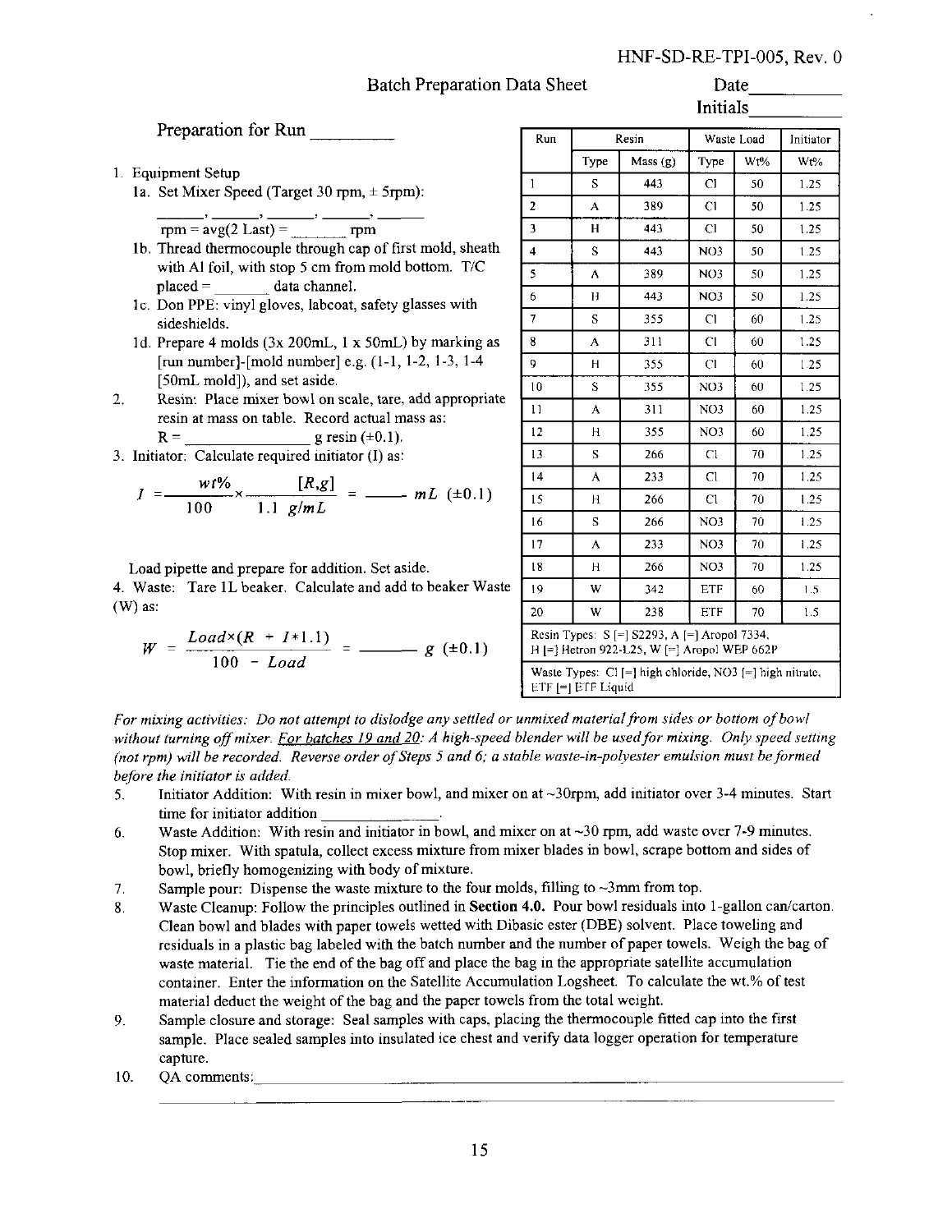Sample Evaluation Data Sheet

Date \_ Initials

Evaluations for Run

 $\mathbf{1}$ Exotherm Observation: Sample Datachannel Acquire initiator addition time from Batch Preparation sheet and exotherm data from datalogger and calculate time to peak temperature.  $T_{ref}$  should be the mean sample storage chest temperature over the period from placement through peak.

| <b>COL</b>                               | Date/hh/mm                    | $\overline{\phantom{a}}$<br>max1 | Date/hh/mm | $\Delta t =$<br>-- | - 3<br>min |
|------------------------------------------|-------------------------------|----------------------------------|------------|--------------------|------------|
| ൳<br>$\overline{\phantom{a}}$<br>$-$ ref | ◡<br><b>Contract Contract</b> | -<br>$-$ max                     |            |                    |            |

2. Sample Observation:

Remove the samples from the sample insulated ice chest, remove caps and thermocouple. Observe sample conditions, if solidified, remove from mold, weigh and complete observations for liquids, cracks, bubbles, or other deformations. Record observations by sample number:

| Sample<br>(batch-number) | Mass (g)<br>$[\pm 0.1g]$ | Observations |  |
|--------------------------|--------------------------|--------------|--|
| $-1$                     |                          |              |  |
| $-2$                     |                          |              |  |
| $-3$                     |                          |              |  |
| $-4$                     |                          |              |  |

Following observation, place each sample in individually marked plastic bags by sample number.

- 3. Compressive Strength:
	- a. Select sample [Batch#]-2 ([Batch#]-3 if second is not available): Sample:
	- b. Conduct Compressive Strength procedure per **Section 3.2,** record observations, and calculate density of sample.

| Sample Dimensions $(\pm 0.003 \text{ cm})$ |    |                  |    | Sample Mass (g) $(\pm 0.1 \text{ g})$                                                         | Compressive Strength (kPa) |  |  |  |
|--------------------------------------------|----|------------------|----|-----------------------------------------------------------------------------------------------|----------------------------|--|--|--|
|                                            | cm | $=$              | cm | $mass =$                                                                                      | $CS =$<br>kPa              |  |  |  |
|                                            | cm | $D_2 =$          | cm | Sample Density<br>$\rho = 4$ ·mass/( $\pi$ ·L <sub>avg</sub> ·D <sub>avg</sub> <sup>2</sup> ) | Failure Mode:              |  |  |  |
| $-avg$                                     | cm | $U_{\text{avg}}$ | cm | g/mL<br>$n =$                                                                                 |                            |  |  |  |

- $4.$ TCLP: For Batches (1,2, 3,4, 5, and 6) Prepare 100 g of crushed sample from Step 3 by TCLP procedure per [Smith 1995] Record Sample Number: . Record Extraction Fluid: Extractant (1) or Extractant (2).
- Modified ANS 16.1 Leach testing: For Batches (1, 3, 4, 6, 7, 9, 10, 12, 13, 15, 16, 18, and 19) dependent 5. upon sample availability.
	- a. Select and record the fourth sample:
	- b. Conduct modified ANS 16.1 leach procedure per **Section** 3.4. Upon availability, accumulate sample and analytical data in logbook.
- 6. OA comments:  $\qquad \qquad \qquad$